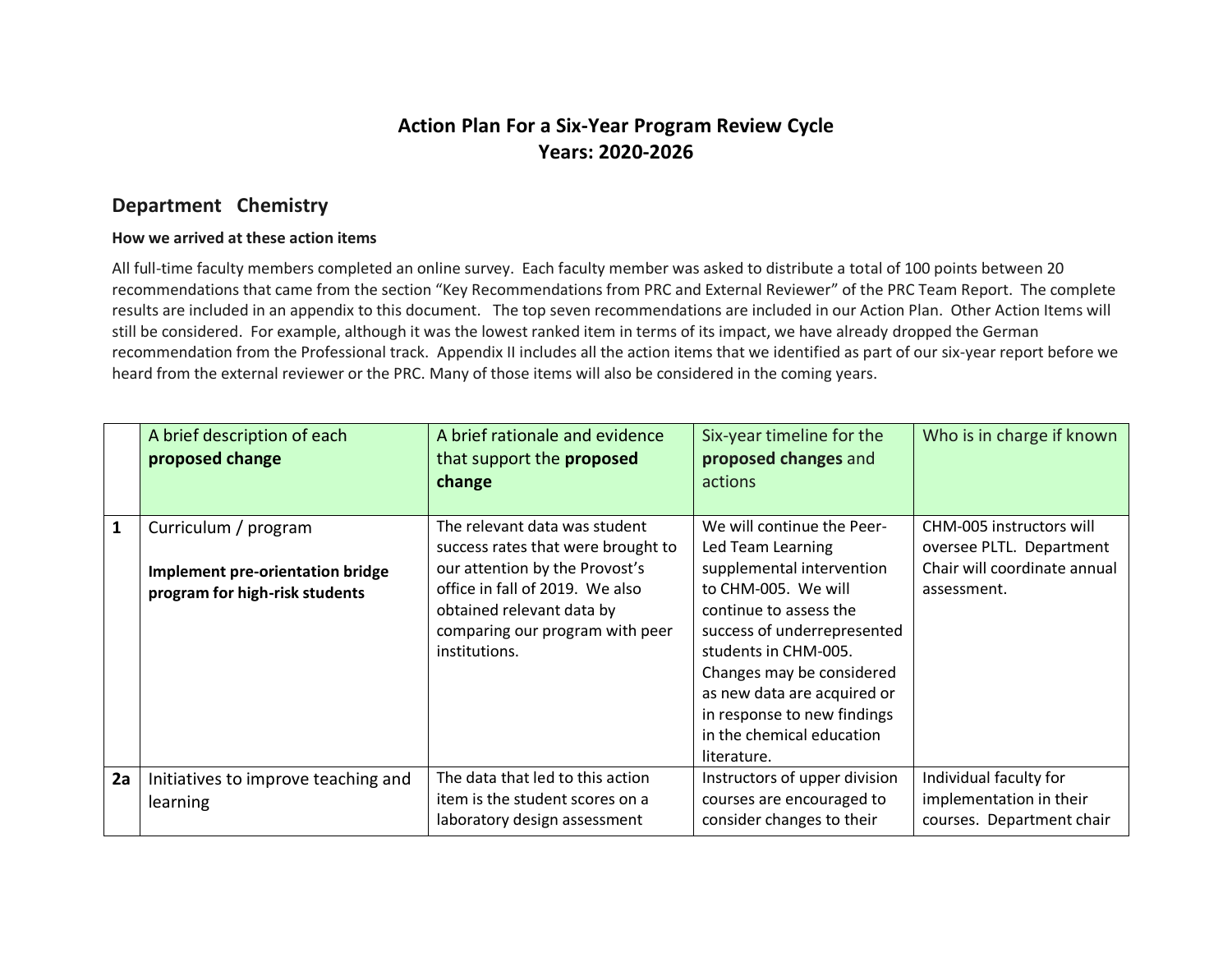|                | A once-per-semester emphasis on<br>the chemical literature in each<br>laboratory course (organic and<br>above) or giving students more<br>opportunities to design their own<br>experiments in advanced<br>laboratory courses could improve<br>students' abilities (and self-<br>confidence) in experimental<br>design.                | instrument.                                                                                                                                                              | upper-division laboratory<br>courses immediately. This<br>instrument will be used to<br>assess this PLO again in '22-<br>'23 and '25-'26.                                                                                                                                            | for assessment.                                                                                                                                                             |
|----------------|---------------------------------------------------------------------------------------------------------------------------------------------------------------------------------------------------------------------------------------------------------------------------------------------------------------------------------------|--------------------------------------------------------------------------------------------------------------------------------------------------------------------------|--------------------------------------------------------------------------------------------------------------------------------------------------------------------------------------------------------------------------------------------------------------------------------------|-----------------------------------------------------------------------------------------------------------------------------------------------------------------------------|
| 2 <sub>b</sub> | Initiatives to improve teaching and<br>learning<br>The department should implement<br>some of the following additional<br>actions that are known to benefit<br>first-generation and non-Asian<br>students of color, such<br>asimplementing a Friday natural<br>sciences seminar.                                                      | The data that led to this action<br>item is input we received from the<br>external reviewer. (Likely from<br>one-on-one interviews that he had<br>with faculty members.) | The timing for this item is<br>ongoing. Over the next six<br>years we will aim to have at<br>least two chemistry seminars<br>each semester.                                                                                                                                          | All tenure-track faculty are<br>encouraged to consider this.<br>Department Chairperson is<br>responsible for tracking and<br>reporting.                                     |
| 2c             | Initiatives to improve teaching and<br>learning<br><b>Consider requiring fewer lab reports</b><br>in general chemistry lab (maybe 3 or<br>4 per semester) with other kinds of<br>assessments interspersed that<br>directly address learning outcomes<br>that are perhaps undertargeted in the<br>reports and help students think more | The data that led to this action<br>item is our comparison with other<br>programs and feedback from our<br>external reviewer.                                            | This is already underway.<br>The general chemistry<br>laboratory coordinator<br>revised the CHM-005<br>laboratory manual and Fall<br>2021 is the pilot semester<br>for the modified approach.<br>Over the next few years we<br>will continue to monitor<br>student laboratory report | <b>General Chemistry</b><br>laboratory coordinator<br>(Cowell) will coordinate<br>curricular changes. All<br>CHM-005 instructors will<br>implement and provide<br>feedback. |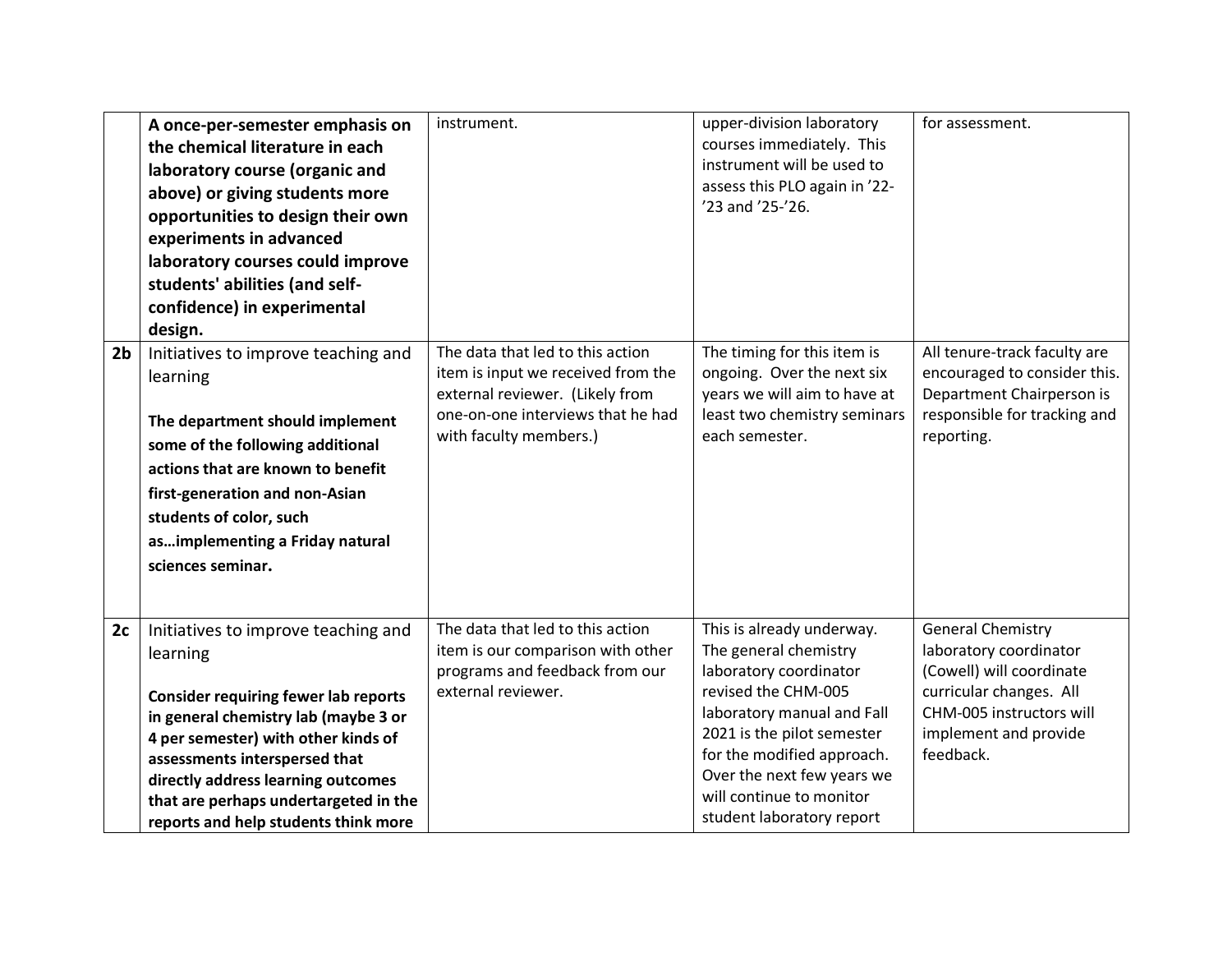|                         | creatively/reflectively (and less<br>mechanically) about their experiments<br>and results.                                                                                                                                                                                                                                                |                                                                                                                                                                                                                                                              | writing.                                                                                                                                                                                                                                                                                                   |                                                                                                                                         |
|-------------------------|-------------------------------------------------------------------------------------------------------------------------------------------------------------------------------------------------------------------------------------------------------------------------------------------------------------------------------------------|--------------------------------------------------------------------------------------------------------------------------------------------------------------------------------------------------------------------------------------------------------------|------------------------------------------------------------------------------------------------------------------------------------------------------------------------------------------------------------------------------------------------------------------------------------------------------------|-----------------------------------------------------------------------------------------------------------------------------------------|
| $\overline{\mathbf{3}}$ | Possible adjustments in faculty<br>priorities or responsibilities<br>The department may wish to<br>reflect on how conference<br>attendance might impact the<br>career decisions and trajectory of<br>students, particularly in light of<br>the currently limited off-campus<br>exposures to chemistry that<br>students have.              | The data that led to this action<br>item is input we received from the<br>external reviewer. (Likely from<br>one-on-one interviews that he had<br>with faculty members.)                                                                                     | The timing for this item is<br>ongoing. Over the next six<br>years we will aim to have at<br>least two faculty attending<br>an ACS meeting every year<br>with at least four students.                                                                                                                      | All tenure-track faculty are<br>encouraged to consider this.<br>Department Chairperson is<br>responsible for tracking and<br>reporting. |
| $\overline{4}$          | Learning outcomes that the<br>department will assess in the<br>subsequent years                                                                                                                                                                                                                                                           |                                                                                                                                                                                                                                                              |                                                                                                                                                                                                                                                                                                            |                                                                                                                                         |
| 5                       | Reallocation or acquisition of<br>resources that would be necessary<br>or helpful in the pursuit of these<br>goals<br>The department and college<br>should consider whether a modest<br>teaching-release model could be<br>viable in the future to compensate<br>faculty for intensive research<br>mentoring during the academic<br>year. | The data that led to this action<br>item is the large enrolments (about<br>15 per semester) we have in CHM-<br>198 and CHM-199. These research<br>courses are required for our<br>students to graduate, but for which<br>we receive no teaching load credit. | Despite being our highest<br>priority, this will likely add<br>approximately one four-unit<br>course of load to our<br>schedules. It should<br>therefore await a new<br>Provost. If it would be<br>helpful for it to be part of a<br>larger strategic planning<br>discussion, it could be<br>included now. | Department Chairperson,<br>new Provost, Strategic<br><b>Planning Committee</b>                                                          |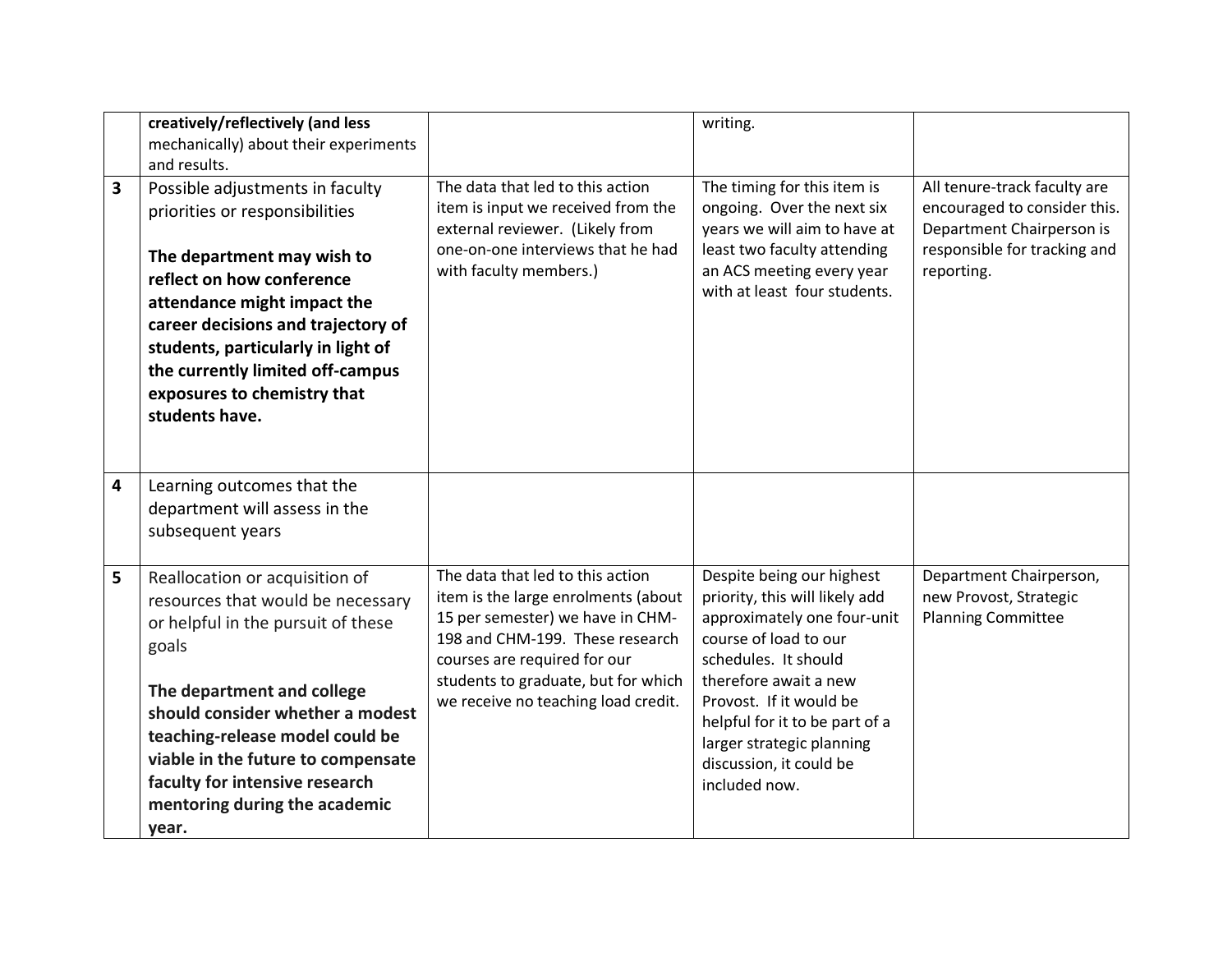| 6 | Other important changes<br>Incentivize faculty pursuit of<br>external funding. | The data that led to this action<br>item is input we received from the<br>external reviewer. (Likely from<br>one-on-one interviews that he had<br>with faculty members.) | It is not clear to us what<br>specific steps we can take to<br>accomplish this. It seems<br>like a broader conversation<br>than just our department.<br>Perhaps it could be included<br>in the strategic planning<br>process for the college. | Department Chairperson,<br>new Provost, Strategic<br><b>Planning Committee</b> |
|---|--------------------------------------------------------------------------------|--------------------------------------------------------------------------------------------------------------------------------------------------------------------------|-----------------------------------------------------------------------------------------------------------------------------------------------------------------------------------------------------------------------------------------------|--------------------------------------------------------------------------------|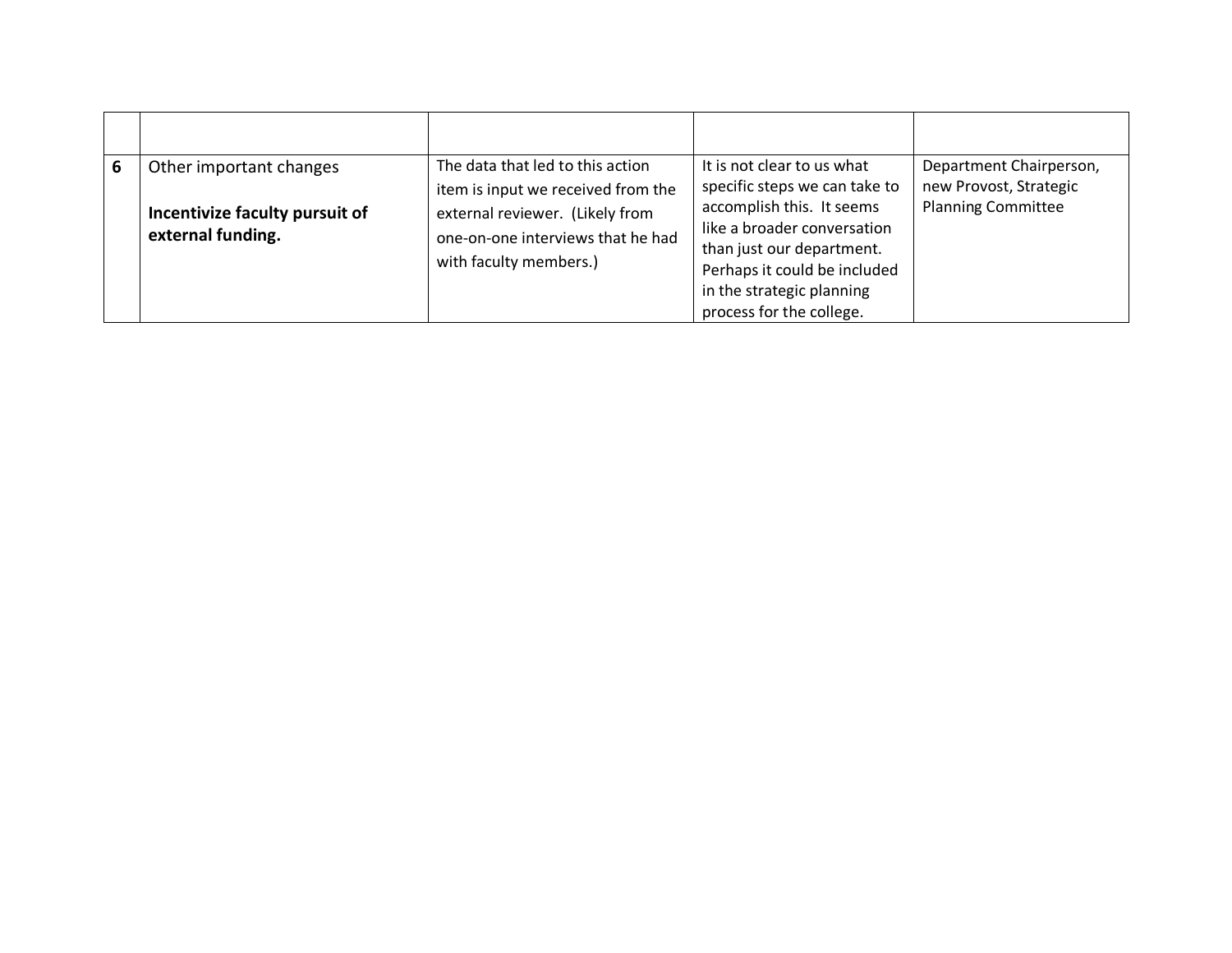### **Appendix I: Compiled Faculty Ranking of 20 Recommendations**

| <b>Recommendation</b>                                                           |      | Mean Median |
|---------------------------------------------------------------------------------|------|-------------|
| Teaching release for supervising student research                               | 16.3 | 16.5        |
| Improve conference attendance                                                   | 7.7  | 9.0         |
| Improve Friday Natural Science seminar                                          | 10.3 | 8.0         |
| Incentivize faculty pursuit of external funding                                 | 6.2  | 6.5         |
| Add a literature exercise to every upper-div lab course or increase exp. Design | 6.7  | 6.0         |
| Implement pre-orientation bridge program for high-risk students                 | 5.7  | 5.5         |
| Revamp 005,6 lab assignments and grading                                        | 5.5  | 5.5         |
| Pro-actively check in on high-risk students                                     | 4.7  | 5.0         |
| Track diversity outcomes beyond CHM-005                                         | 5.0  | 5.0         |
| Assess retention for high-risk students                                         | 4.3  | 5.0         |
| <b>Assess PLTL intervention</b>                                                 | 5.0  | 5.0         |
| Establish measurable outcomes regarding equity and diversity                    | 4.7  | 5.0         |
| Increase in-class group work                                                    | 4.8  | 3.5         |
| Elevate minority voices in class                                                | 3.3  | 3.5         |
| Assess and possibly address student time spent on lab courses                   | 2.3  | 2.5         |
| Relate course material to real-life examples                                    | 2.8  | 2.0         |
| Larger sample size for alumni survey                                            | 2.0  | 1.5         |
| Reconcile MA-010 requirement for Biochem BA/CHM-135                             | 1.7  | 1.5         |
| Broaden range of voices in CHM-195 (Seminar)                                    | 1.0  | 1.0         |
| Drop German recommendation from Professional Track                              | 0.0  | 0.0         |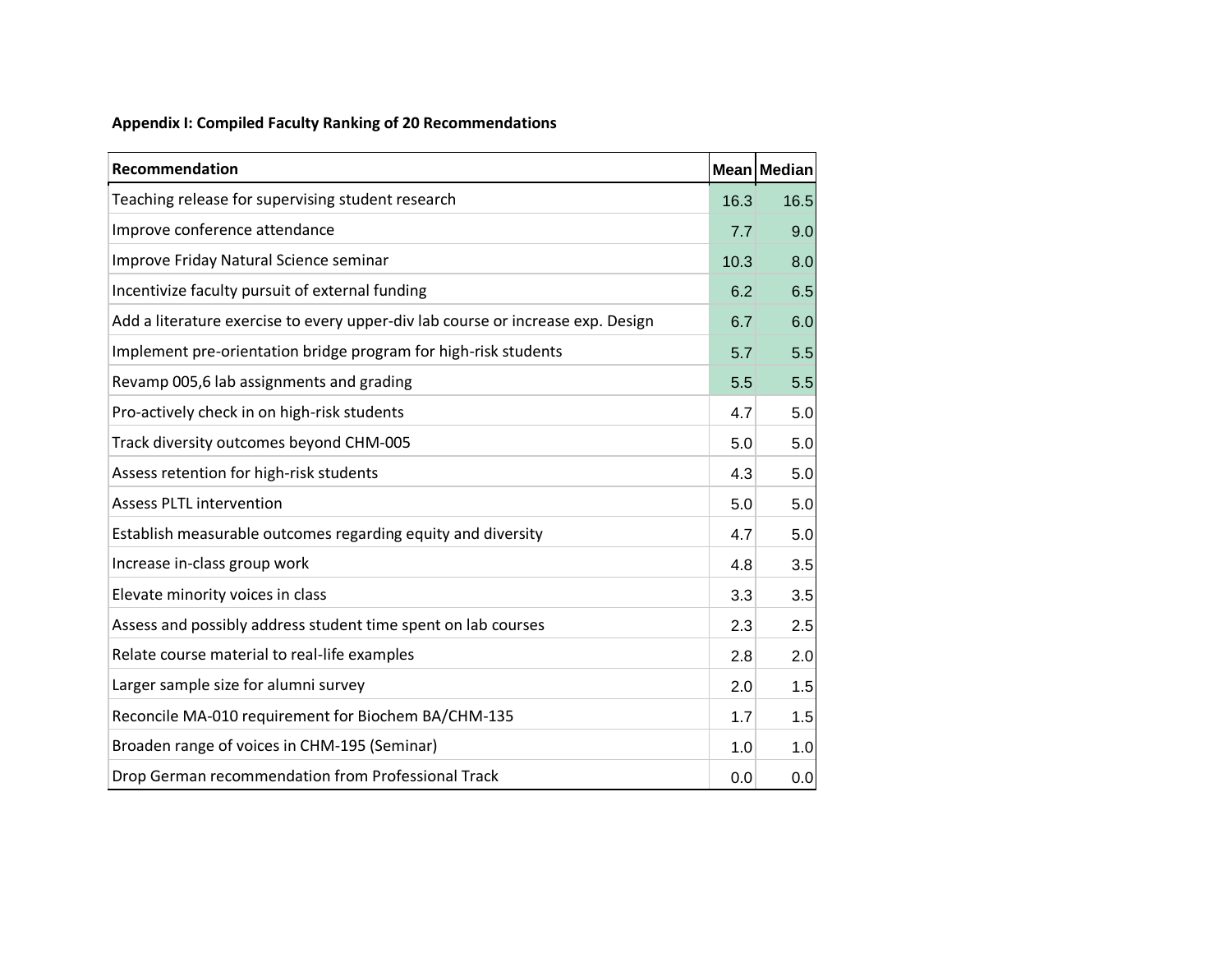### **Apendix II: Action Items Identified by the Department in our Six-Year Report**

(Some, but not all, of these were identified by our external reviewer and the PRC.)

### General Actions

| <b>REFERRING</b><br><b>SECTION</b>                                       | <b>DATA</b>                  | <b>ACTION TO BE TAKEN</b>                                                                                                                                                                                           |
|--------------------------------------------------------------------------|------------------------------|---------------------------------------------------------------------------------------------------------------------------------------------------------------------------------------------------------------------|
| Error!<br>Reference<br>source not<br>found.                              | Alumni Survey<br>Question 16 | Faculty teaching CHM-122 and CHM-133 will be mindful of incorporating and calling attention to<br>experimental design principles as they make incremental modifications at the course level.                        |
| Error!<br>Reference<br>source not<br>found.                              | Alumni Survey<br>Question 14 | We will encourage the Science-Faith Club to organize events with speakers who can provide examples<br>of ways in which scientists navigate personal questions of faith. Our own faculty could serve a role<br>here. |
| Error!<br>Reference<br>source not<br>found.                              | Alumni Survey<br>Question 13 | During academic advising, faculty will encourage chemistry majors to get involved in research earlier.                                                                                                              |
| Error!<br>Reference<br>source not<br>found.                              | Alumni Survey<br>Question 10 | 1. Establish an annual spring semester event with alumni on a panel representing a variety of careers.<br>2. Organize at least one field trip to a local business every summer for research students.               |
| Error!<br>Reference<br>source not<br>found. $(Q)$<br>Error!<br>Reference | Comparison<br>Institutions   | Add a laboratory component to CHM-104 starting Fall 2022.                                                                                                                                                           |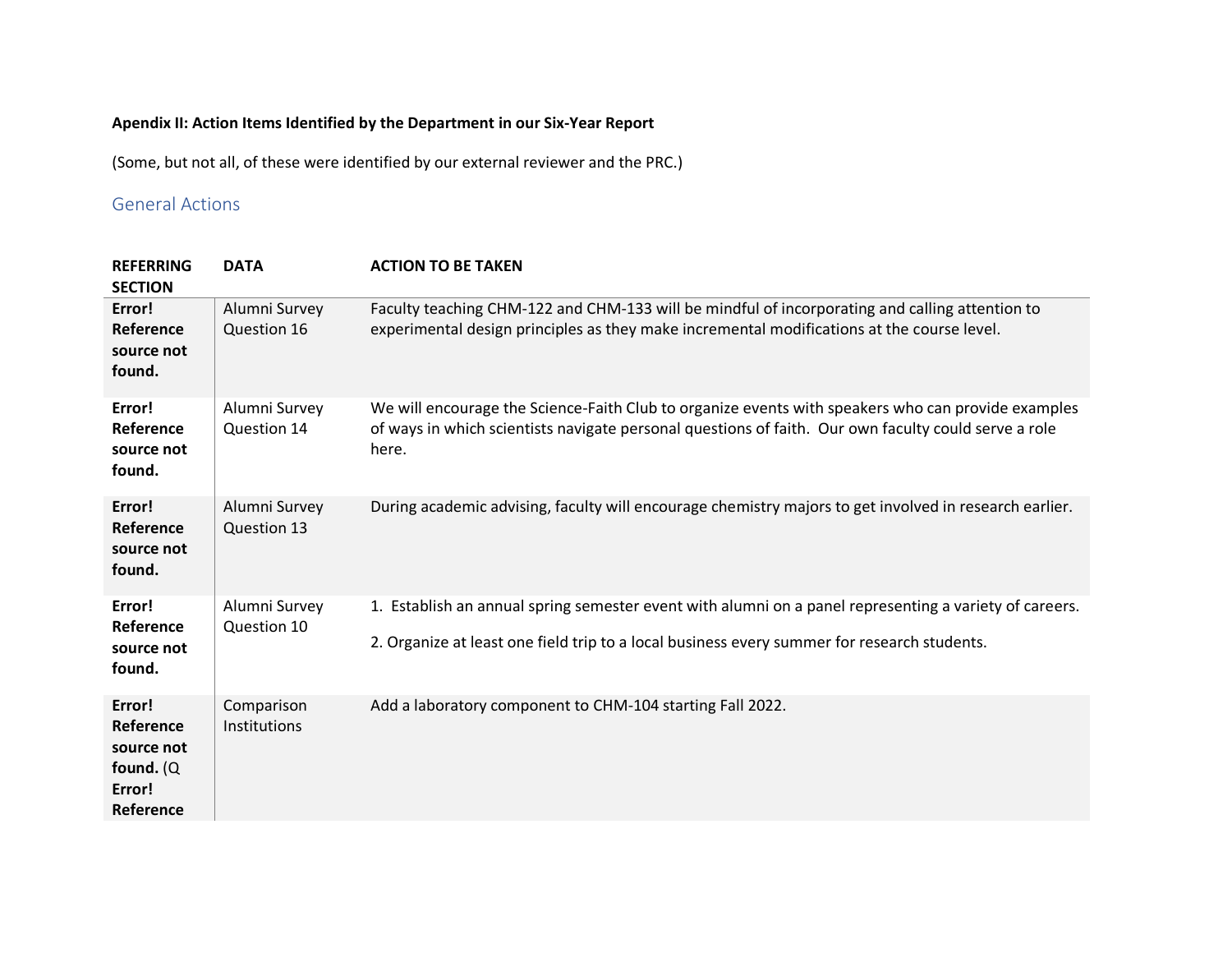| source not<br>found.)                                                                             |                                               |                                                                                                                                                                                        |
|---------------------------------------------------------------------------------------------------|-----------------------------------------------|----------------------------------------------------------------------------------------------------------------------------------------------------------------------------------------|
| Error!<br>Reference<br>source not<br>found. $(Q)$<br>Error!<br>Reference<br>source not<br>found.) | Comparison<br>Institutions                    | Consider offering advanced special topics courses as faculty load allows.                                                                                                              |
| Error!<br>Reference<br>source not<br>found.                                                       | Comparison<br>Institutions                    | Change minor requirement to be "20 units, including at least one course in three of the five major<br>areas of chemistry: organic, biochemistry, inorganic, analytical, and physical." |
| Error!<br>Reference<br>source not<br>found.                                                       | Provost Office,<br>Comparison<br>Institutions | Offer supplemental instruction (PLTL) for General Chemistry                                                                                                                            |
| Error!<br>Reference<br>source not<br>found.                                                       | Lack of faculty<br>diversity                  | Seek URM representation in faculty hiring, student TA appointments, and guest speakers                                                                                                 |
| Error!<br>Reference<br>source not<br>found.                                                       | F19 General<br>Chemistry grades               | Peer-led team learning (PLTL) sessions for General Chemistry, targeting students likely to struggle                                                                                    |
| Error!<br>Reference<br>source not<br>found. $(Q)$                                                 | Number of<br>research credits<br>supervised   | Explore models to support faculty supervising student research hours                                                                                                                   |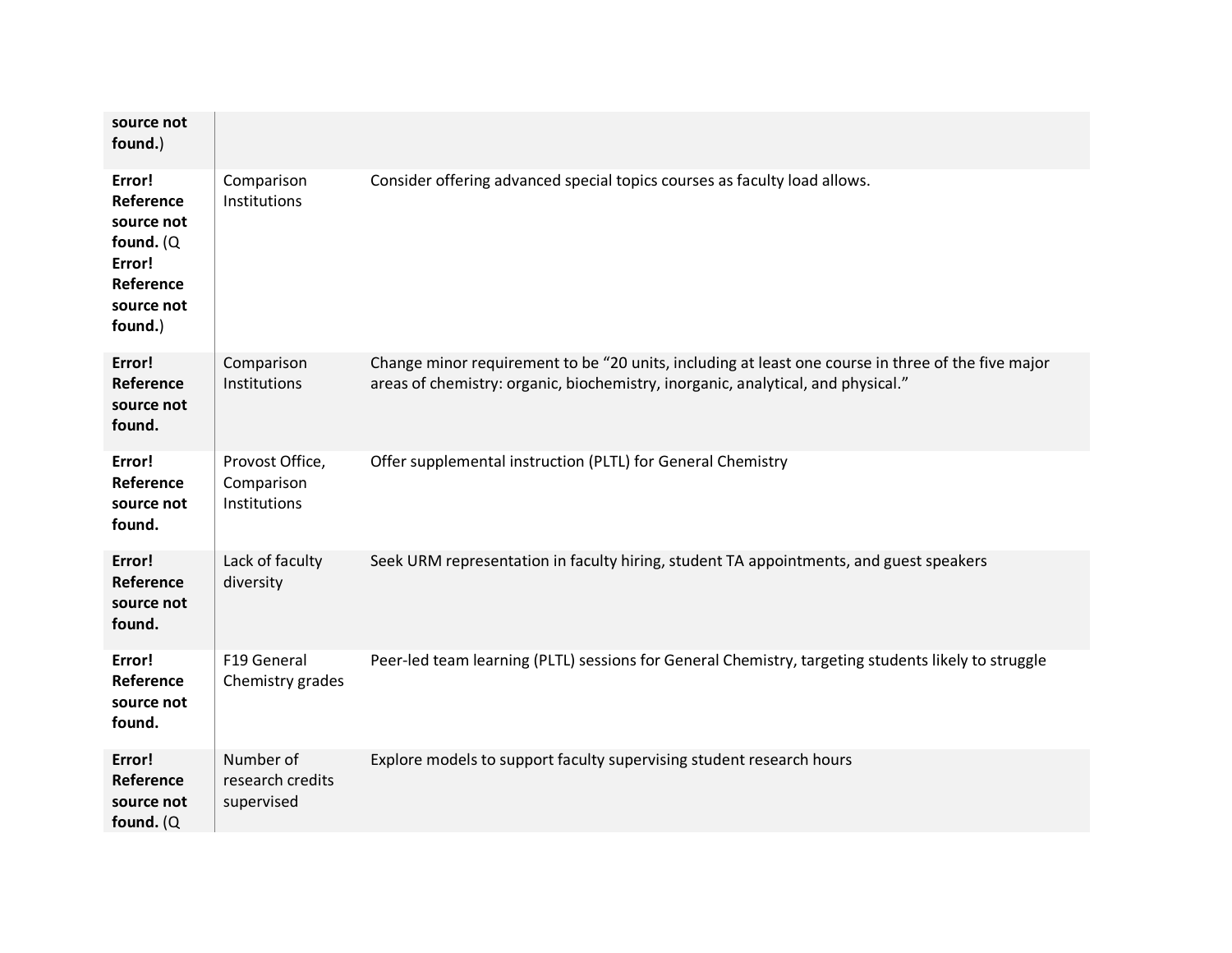| Error!<br>Reference |  |  |
|---------------------|--|--|
| source not          |  |  |
| found.)             |  |  |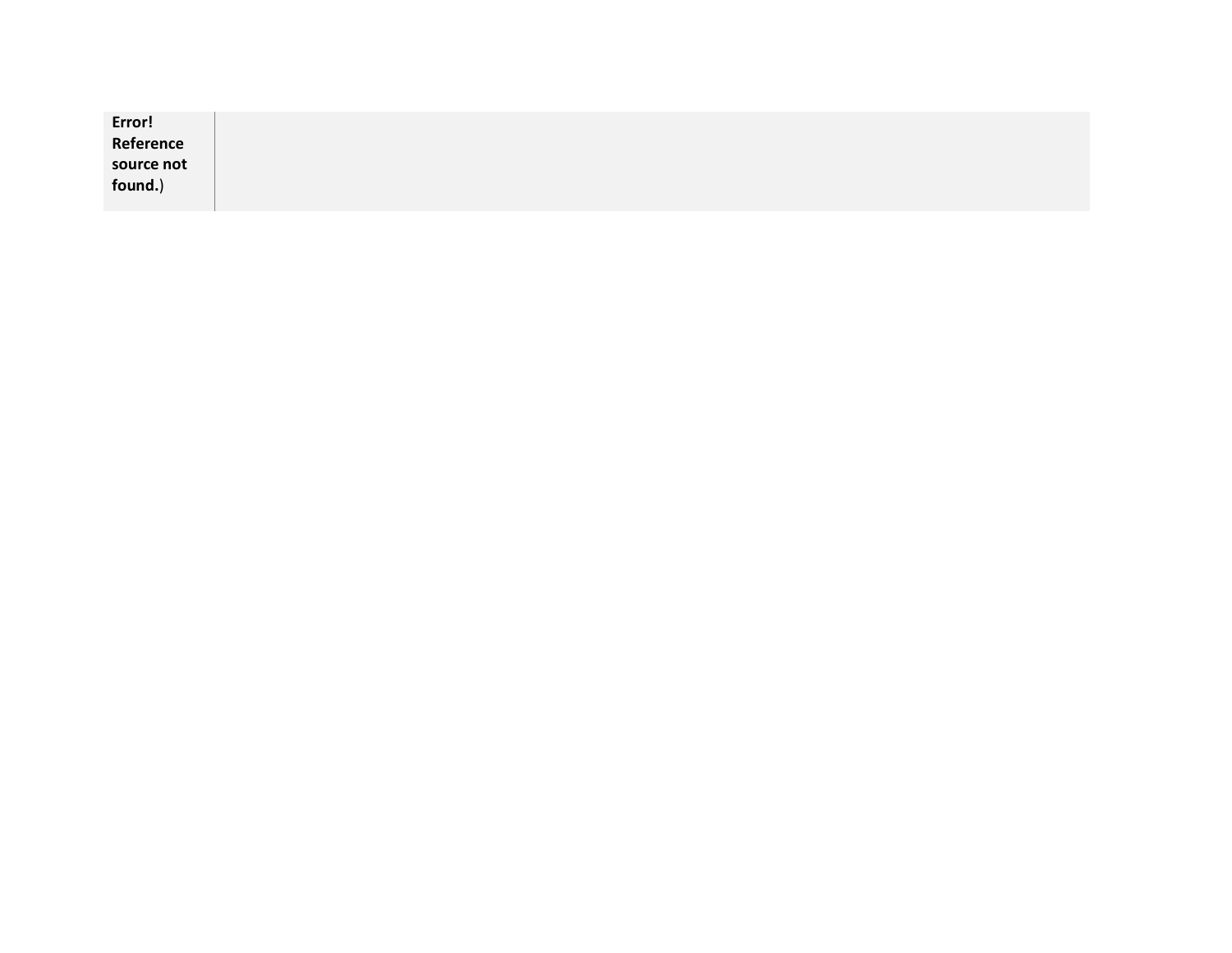### Assessment-Related Actions

# **REFERRING DATA ACTION TO BE TAKEN**

**SECTION**

| Error!<br>Reference<br>source not<br>found.                                                       | <b>Experimental Design</b><br>Instrument | This assessment will be moved to a course (perhaps CHM-133 or CHM-195) that is mostly seniors.                                        |
|---------------------------------------------------------------------------------------------------|------------------------------------------|---------------------------------------------------------------------------------------------------------------------------------------|
| Error!<br>Reference<br>source not<br>found.                                                       | Unsuitability of old PLO<br>metrics.     | Several minor adjustments to PLO metrics.                                                                                             |
| Error!<br>Reference<br>source not<br>found.                                                       | Unsuitability of old Map.                | Several minor adjustments to Curriculum Map                                                                                           |
| Error!<br>Reference<br>source not<br>found. $(Q)$<br>Error!<br>Reference<br>source not<br>found.) | <b>Comparison Institutions</b>           | Key Question for 2021-2022: What is the best way to scaffold writing within the curriculum?                                           |
| Error!<br>Reference<br>source not<br>found.                                                       | <b>F19 General Chemistry</b><br>grades   | Key Question for 2020-2021: "How can we achieve equitable outcomes in General Chemistry?"<br>(PLTL analysis, focus group, consultant) |